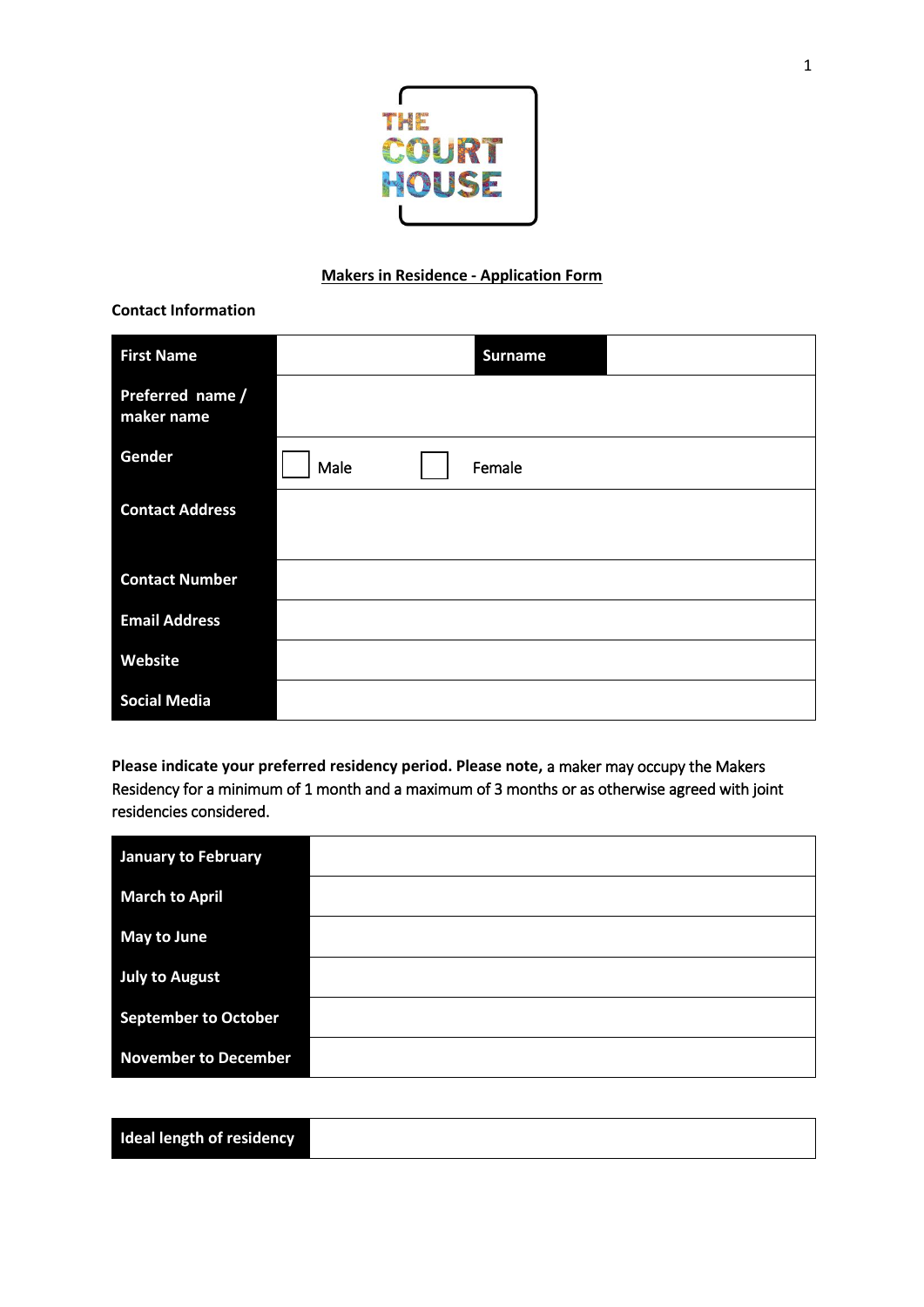

## **Makers in Residence - Application Form (continued)**

**You may use the space provided or provide your answers by attachment (you are not limited to this space only)**

**Describe your creative practice** 

**Why do you want to be a Maker in Residence at the Court House?** *Outline why or how the residency could benefit and support your creative practice*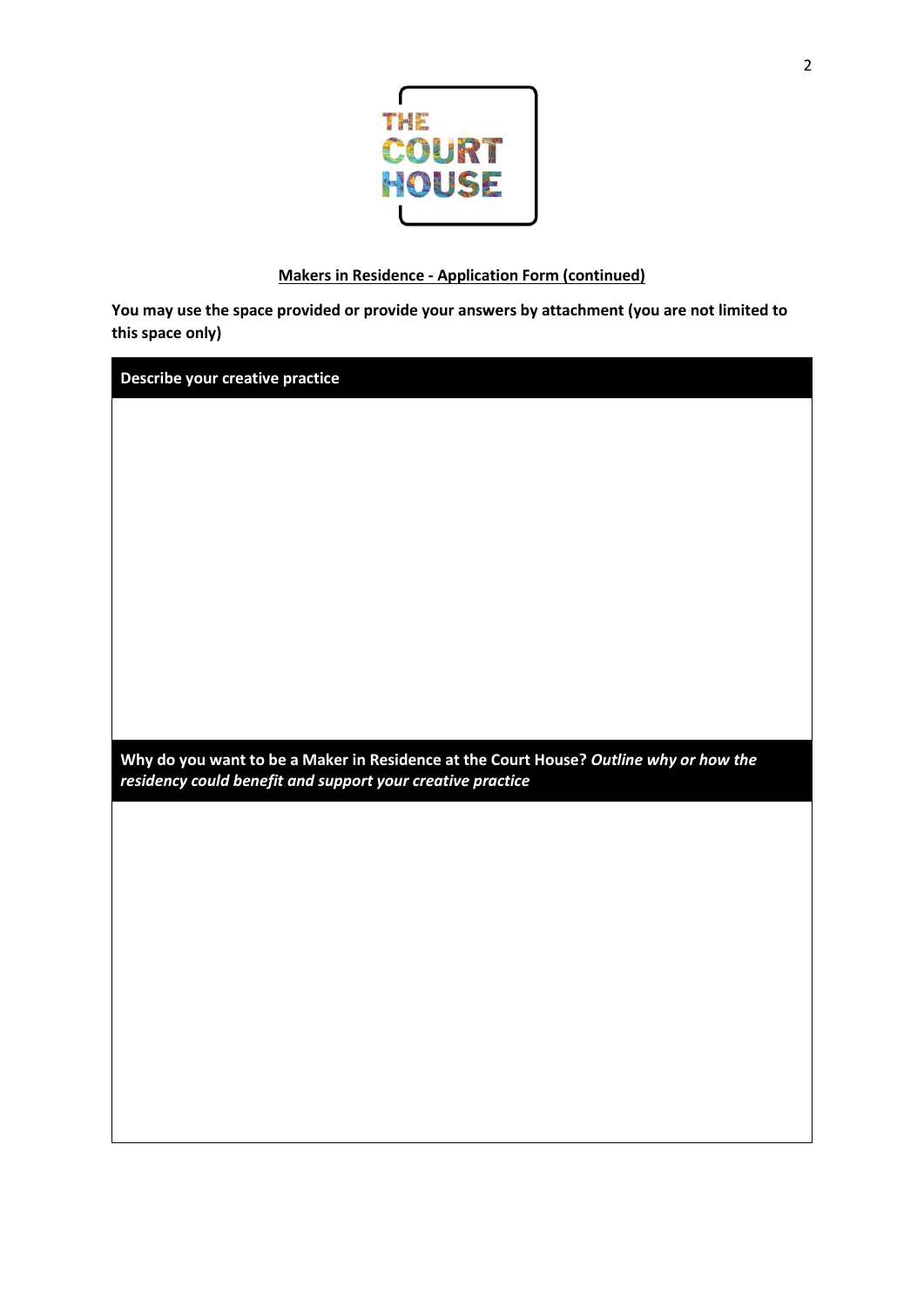

| Describe how you would utilise your residency at the Court House? Outline how the Makers |
|------------------------------------------------------------------------------------------|
| Residence will be utilised (eg, creative practice, display of works, selling of works)   |

**Would you be willing to open and man the Court House from Wednesday to Sunday (and Public Holidays) from 10am to 2pm and arrange for a substitute person to cover should you need it?** 

**Describe how you will/ plan to engage with visitors of the Court House**